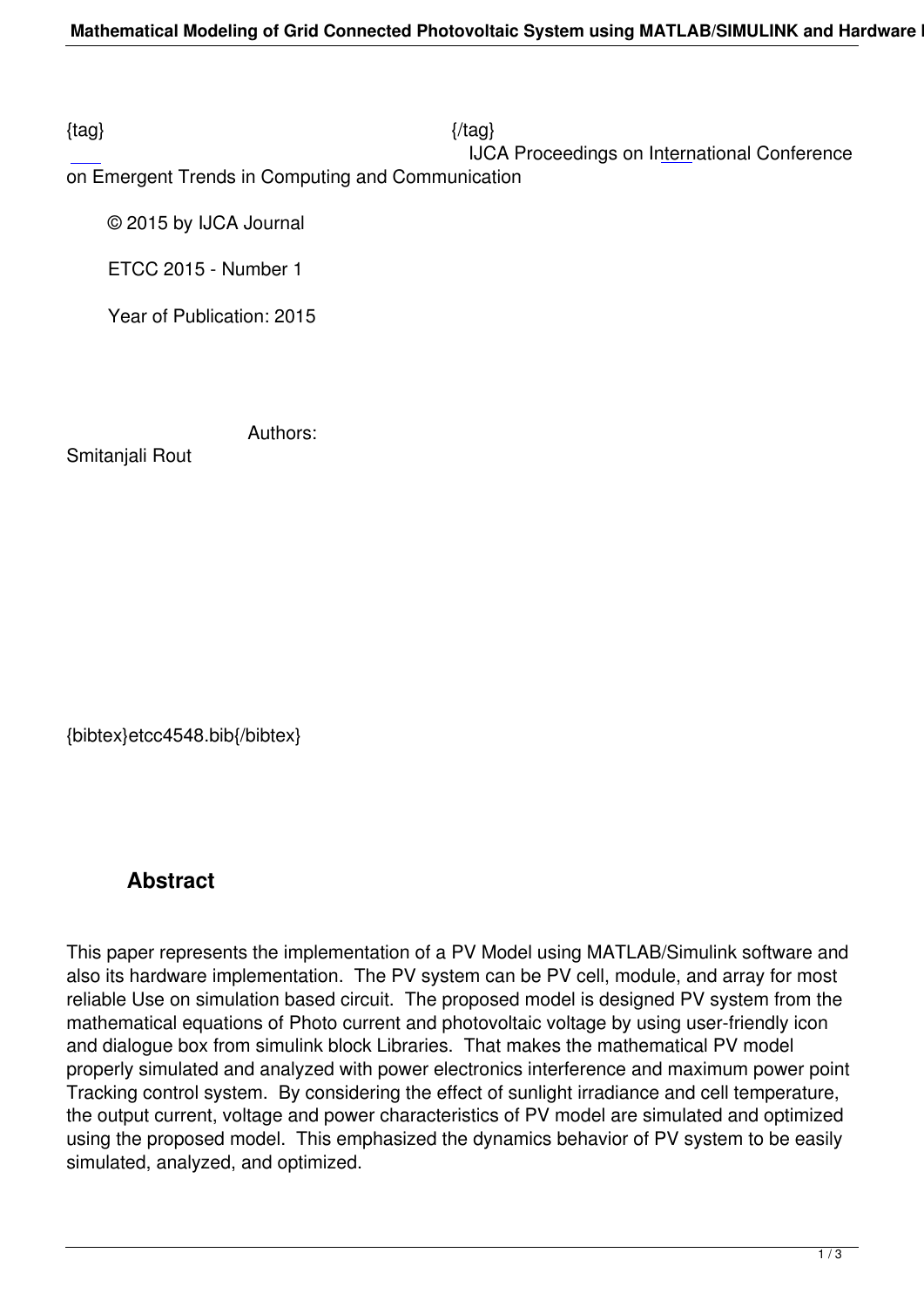## **Refer**

## **ences**

Rashid Muhammad H, Power Electronics – Circuits, Devices and Applications, Prentice Hall India, Third edition.

Bambara P. S., Power Electronics, Khanna Publishers, 2007.

Power Electronics, Mohan, Undeland, Riobbins . B. H Khan

Ying-chun, & quot; High efficiency ZCS Buck converter for rechargeable batteries & quot; IEEE transactions on industrial electronics, Vol. 57,No. 7,july 2010.

 - S. W. Angrist, , Direct Energy Conversion, Allyn and Bacon, Inc. , 4th edition, 1982, pp. 177-227.

O. Wasynczuk, " Dynamic behavior of a class of photovoltaic power systems, & quot; IEEE Transactions on Power Apparatus and Systems, vol. PAS-102, no. 9, 1983, pp. 3031-3037.

I. H Atlas, A. M Sharaf, & quot; A photovoltaic Array Simulation Model for Matlab-Simulink GUI Environment", Proce. of IEEE International Conference on Clean Electrical Power, ICCEP 2007, Capri, Italy.

 - Analysis of photovoltaic cells with closed loop boost converter, International Journal of Advances in Engineering & Technology, Mar. 2013. ©IJAET ISSN: 2231-196

Design and Analysis of Grid connected Photovoltaic System Bo Yang, Wuhua Li,Member,IEEE,Yi Zhao and Xiandning He,IEEE Transaction on Power Electronics,Vol. 25,no. 4. april 2010.

- S. B. Kjaer, J. K. Pedersen, and F. Blaabjerg, & quot; A review of single-phase grid-connected inverter for photovoltaic modules, & quot; IEEE Trans. Ind. Appl. , vol. 41, no. 5, pp. 1292-1306,sep. /oct. 2005.

Hohm, D. P. & M. E. Ropp & quot; Comparative Study of Maximum Power Point Tracking Algorithms" Progress in Photovoltaics:Researche and Application November 2002,page 47-62.

- Jose Rodriguez, Jin-Sheng Lai and Fang Zheng Peng, & quot: Multilevel Inverters: A Survey of Topologies, Control and Applications, & quot; IEEE Trans. Ind. App. , vol. 49, pp. 724-738,Aug. 2002

Yeong-Chau Kuo, Tsorng-Juu Liang, and Jiann – Fuh Chen. Novel maximum-power-point-tracking controller for photovoltaic energy conversion system. IEEE Transactions Industrial Electronics,48(3):594-601,June 2001.

Dhople, S. V., Davoudi, A. and Chapman, P. L., " Dual stage Converter to improve transfer efficiency and maximum power point tracking feasibility in photovoltaic energy-conversion systems, & quot; Applied Power Electronics Conference and Exposition (APEC), 2010

IEEE Std. 929-2000, " IEEE Recommended Practice for Utility Interface of Photovoltaic (PV) Systems", 2000

IEC 61727 second edition 2004, " International standard, Photovoltaic (PV) systems- Characteristics of the utility interface", 2004

Chan, D. S. H. and Phang, J. C. H., & quot; Analytical methods for the extraction of solar –cell single and double diode parameters from I-V characteristics, & quot; IEEE Transactions on Electron Devices, vol. 34, August 2005, pp. 286 - 293.